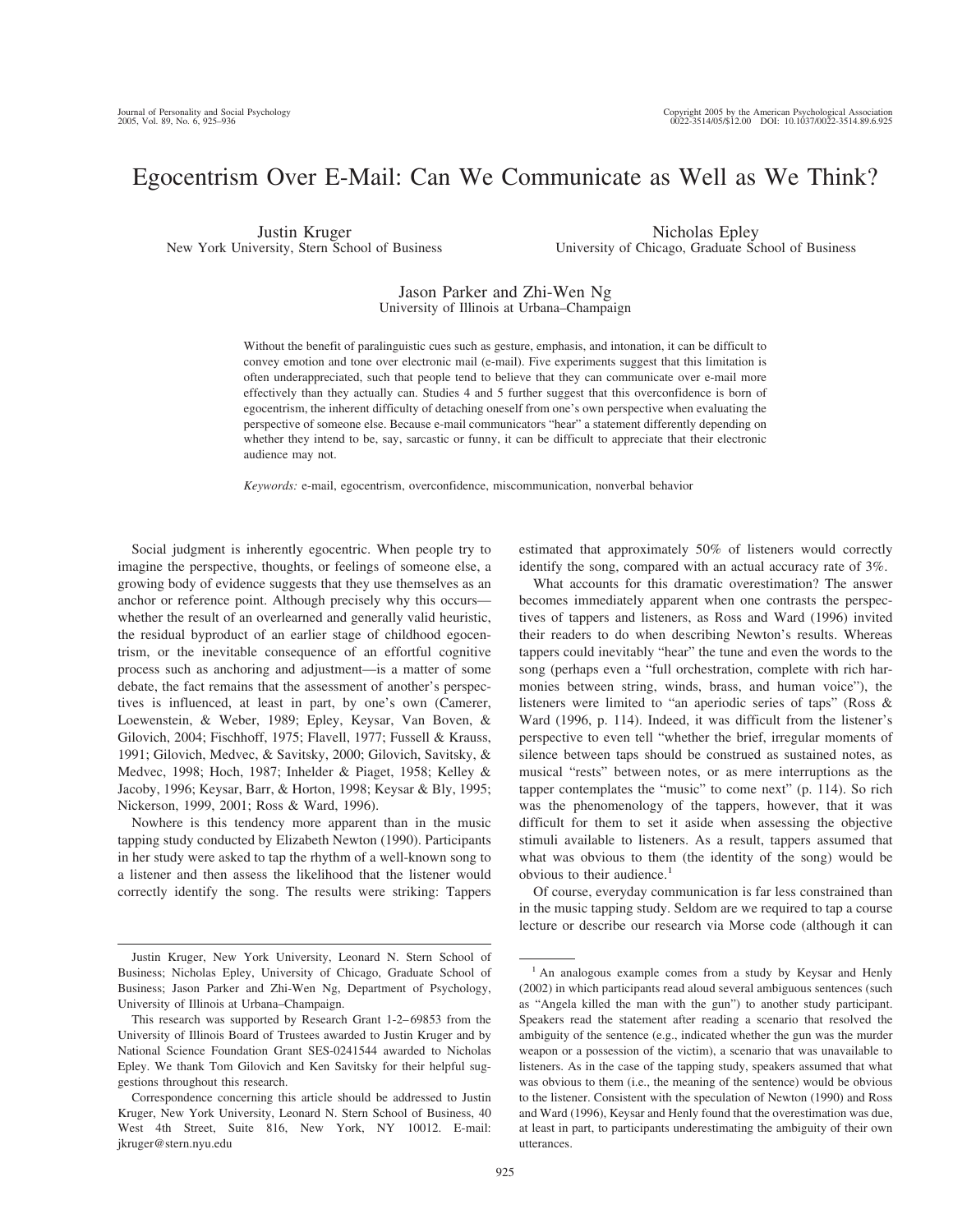occasionally seem that way). However, we believe that the lessons learned from Newton's research are nevertheless applicable to everyday communication and one facet of everyday communication in particular: electronic mail (e-mail).

E-mail is one of the most successful computer applications yet devised (Dimmick, Kline, & Stafford, 2000; Marold & Larson, 1999; Wittaker & Sidner, 1997). According to the U.S. Department of Commerce, nearly half of the U.S. population currently uses e-mail, and the number of e-mail messages currently outnumber letters sent by the U.S. postal service (Thompson, 2001). Some have even claimed that e-mail, along with the invention of writing, printing, and telegraphy, represents the only truly revolutionary change in communication technology (de la Sola Pool, 1984). Although text-based communication is nothing new (people have been writing letters to each other for centuries), its ubiquity is: Whereas letters were at best a monthly or weekly affair, people use e-mail on a daily—even hourly—basis (Gatz & Hirt, 2000). And for good reason: E-mail is a quick and convenient method for people to conduct business, stay in touch with friends and family, and even collect data.

But there is something missing from e-mail as well. As psychologists and laypeople know, much of communication is nonverbal (Archer & Akert, 1977; Argyle, 1970; DePaulo & Friedman, 1998). Although the value of nonverbal communication is sometimes overstated (DePaulo, 1992; Krauss et al., 1981; Rime, 1982), the fact remains that nonverbal information is an important cue to the speaker's meaning, particularly when the literal content of the message is ambiguous (Allbritton, McKoon, & Ratcliff, 1996; Price, Ostendorf, Shattuck-Hufnagel, & Fong, 1991). After all, the same statement can, depending on tone, emphasis, and expression, be either sarcastic or serious, disrespectful or deferential, sanguine or somber (Abrahams, 1962; Clark, 1996; Drew, 1987; Goffman, 1959). Similarly, people use inflection and gesture to soften the blow of negative communication, to literally tone down bad news or mute unfavorable feedback. Whereas speech conveys not only what is said but also how it is said, e-mail is limited to the former. As such, e-mail is an inherently more impoverished communication medium than voice or face-to-face communication (Kiesler, Siegel, & McGuire, 1984; Sproull & Kiesler, 1986; Thompson & Nadler, 2002).

This limitation is likely to be fertile ground for miscommunication and, in particular, a lack of awareness of that miscommunication. E-mail communicators, after all, are well aware of the precise message that they intend to convey. Over e-mail, we know that we are being sarcastic when referring to the comic brilliance of, say, Adam Sandler, just as we know that we are not when making the same statement of John Cleese. Note, however, that what is obvious to us may be considerably less so to the person on the other end of the computer. Whereas we "hear" a statement differently depending on whether we are speaking sarcastically or seriously, our e-mail audience, without the paralinguistic cues that in voice communication flag sarcasm, may not. And because it can be difficult to separate one's own experience of a stimulus from the stimulus available to one's audience, one's e-mail message may be more ambiguous than one realizes.

To be sure, to help resolve such ambiguities, the tech-savvy occasionally make use of symbolic so-called emoticons, such as the smiley face ":-)," the winking smiley face ";-)," or the dreaded ":-(." This is not such a clear remedy, however, as many emoticons

are themselves ambiguous. Emoticonuniverse.com, for instance, lists no fewer than 300 emoticons, some of which are far from intuitive, including ";-?," "%-(," and ": $\sim$ /."<sup>2</sup> Moreover, people often neglect to use emoticons altogether, particularly when the sarcasm or humor is "obvious." We are a reminded of an e-mail a well-known psychologist sent to her colleagues announcing a dinner reception in honor of a job candidate. After the usual promise of free food, good drink, and stimulating conversation, she sarcastically pointed out that "talking to the candidate is not required; just don't embarrass us." Much to her surprise, some colleagues took offense at the comment, thinking that she was genuinely concerned about the embarrassment that her boorish coworkers might cause. Apparently her colleagues did not realize that she was being sarcastic, and apparently she did not realize that her sarcasm was unclear.<sup>3</sup>

We suspect such misunderstandings are common. People routinely overestimate how well they can communicate over e-mail, we offer, particularly when the meaning of the message is ambiguous. We further argue that this overestimation is caused, at least in part, by egocentrism, the inherent difficulty of moving beyond one's subjective experience of a stimulus and imagining how the stimulus might be evaluated by someone who does not share one's privileged perspective.

Given the growing popularity of e-mail and the fact that successful communication depends partly on the ability to anticipate *mis*communication (Keysar & Henly, 2002), these predictions are of both practical and theoretical importance. Despite this, our hypothesis has yet to be investigated in either the social judgment literature or in the rapidly emerging literature on computermediated communication. Several researchers have investigated the ability of individuals to communicate over e-mail (e.g., Dennis & Kinney, 1998; Hebert & Vorauer, 2003; Thompson & Nadler, 2002; Walther, 1993, 1995; Walther, Loh, & Granka, 2005), but no researchers have investigated the perceived ability of individuals to do so, nor have they contrasted the two. The one published exception of which we are aware is a study by Sherman et al. (2001). These researchers found that home page creators predicted that others would form a more positive impression of them than was actually the case, and that this was less true when participants communicated face to face. If one assumes that the home page creators intended to portray a positive impression of themselves, then these data could be interpreted as evidence of overestimation of communication effectiveness. However, note that these researchers did not investigate e-mail, nor did they investigate the cause of this overestimation.

The present research was designed to more directly examine overconfidence over e-mail as well as the mechanism thought to

<sup>2</sup> According to the Web site, these emoticons imply that the e-mailer "speaks with a forked tongue," is "confused," and is "unsure," respectively.

<sup>3</sup> The common usage of the term *sarcasm* in the United States differs from most dictionary definitions. Webster's, for instance, offers the example of "My, you're early" being said to a latecomer as an example not of sarcasm, but of irony (Agnes, 1999, p. 1272), whereas most Americans would say that the opposite is true. In the present article, we follow the convention set in past research (Keysar, 1994; Keysar et al., 1998) and colloquial use by referring to instances in which one's intended meaning differs from the literal meaning as sarcasm.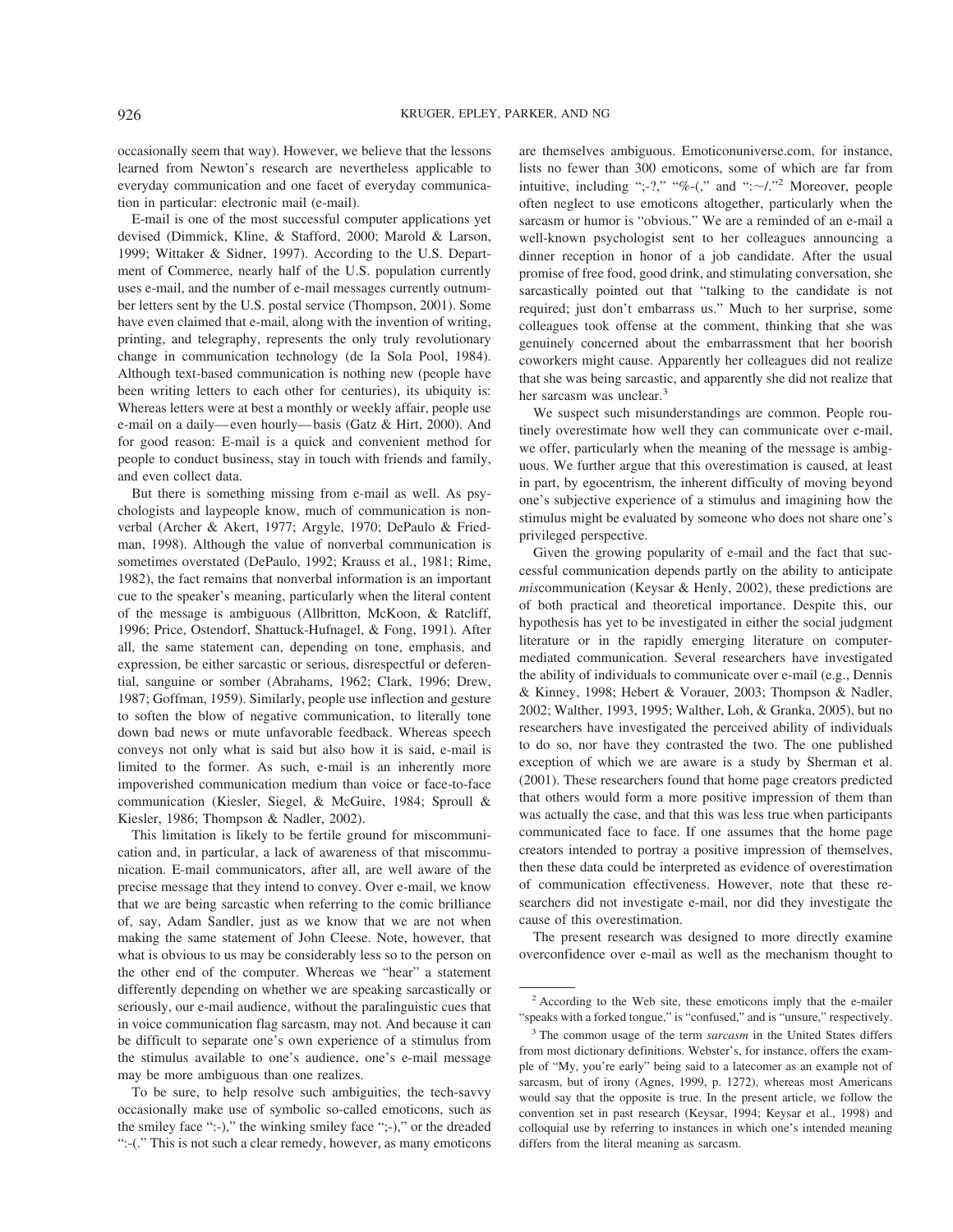underlie it. In five studies, we compared the perceived and actual ability of participants to communicate over e-mail. In each study, we hypothesized that participants' predicted ability would exceed their actual ability. Our last two studies tested the egocentrism account of this overconfidence by experimentally manipulating the phenomenological experience of e-mailers.

We also compared overconfidence over e-mail with more traditional modes of communication. Whereas our egocentrism analysis suggests that e-mail should be associated with greater overconfidence than, say, voice communication, this is by no means a forgone conclusion. Prior work has found that for all the value of nonverbal information, people have occasional difficulty interpreting nonverbal information (DePaulo, 1992; Keysar & Henly, 2002; Lanzetta & Kleck, 1970). What is more, communicators are often insensitive to these difficulties, believing their nonverbal cues are clearer to others than they really are (Keysar & Henly, 2002) even when they do not wish them to be (Gilovich et al., 1998; Vorauer & Claude, 1998). All of this suggests that voice communication might be associated with more, rather than less, overconfidence—the opposite of what we predict. To help shed light on this issue, Studies 2 and 3 compared overconfidence in e-mail communication with that of voice communication.

#### Study 1

Participants in Study 1 were given a list of 10 topics and asked to write two statements about each one. Half of the statements were to be serious and the other half sarcastic. Senders e-mailed the statements to another participant, who attempted to identify which sentences were intended to be sarcastic and which were not. The senders then predicted the receivers' accuracy. We predicted that senders would overestimate their ability to communicate sarcasm to the receiver.

## *Method*

*Participants.* Twelve Cornell University students participated in exchange for extra credit in an introductory psychology or human development course. All participants had their own personal e-mail account and at least some experience using e-mail, a characteristic of all participants in this research.

*Procedure.* Participants were recruited in pairs for a study of sarcasm. Each participant was given a list of 10 topics and asked to e-mail two one-sentence statements about each one. The topics varied: Within each pair, one participant was asked to write about parties, art, dating, California, sports, TV, food, cars, literature, and life in Ithaca, New York (the town in which the study took place), and the other participant was asked to write about dorm life, movies, computers, romance, Manhattan, athletics, family, music, politics, and the Cornell Greek system. According to a predetermined random order, participants were instructed to make half of the sentences serious, such as "I do not like first dates," and the other half sarcastic, such as "I really enjoy dating because I like feeling as selfconscious and inadequate as possible." To ensure that participants understood what we meant by sarcasm, we presented several examples designed to convey the colloquial meaning of the term: a statement in which one's intended meaning is the exact opposite of the literal meaning. Apart from the examples, participants were given no specific instructions regarding how to accomplish their goal, except being told to avoid using emoticons such as ";-)."

Participants then anticipated how the receiver would interpret their statements. Specifically, participants were told (correctly) that the receiver would attempt to identify which statements were intended to be sarcastic

and which were not. Participants then indicated, for each topic, whether they thought the receiver would be able to correctly identify the nature (sarcastic or nonsarcastic) of the two statements by checking a box marked "yes" or "no." Each participant then read the 20 statements that had been e-mailed by the other participant and indicated on a questionnaire which statements they believed were sarcastic. The design was thus fully withinparticipants, with each participant serving as both a sender and receiver.

## *Results and Discussion*

We expected participants to overestimate their ability to communicate sarcasm. To test this hypothesis, senders' predictions of the receivers' accuracy were compared with the receivers' actual accuracy. Because the data for each pair are interdependent, the data were analyzed at the level of the dyad. Specifically, we averaged each person's estimate of the number of topics (out of 10) that they expected the other person to successfully decode and compared that number with the number of topics actually decoded. As expected, participants were overconfident: On average, participants expected 97% of their topics to be correctly decoded, compared with the 84% that actually were,  $t(5) = 3.23$ ,  $p = .023$ ,  $d = 1.32$ .

We attribute these results to egocentrism. Because senders knew, for example, that the statement "*Blues Brothers, 2000*—now that's a sequel," was meant to be sarcastic, they egocentrically assumed that their audience would as well. They presumably did not realize how ambiguous the statement really is without verbal emphasis on the word "that's," a facial gesture such as an eye roll, or some background information about the communicator (such as his or her taste in films).

Note, however, that despite reliable overconfidence, accuracy rates were quite high (84%). It would therefore be misleading to suggest from these data that people are poor at communicating sarcasm over e-mail. These data do suggest, however, that however able people are, they are not as able as they believe.

#### Study 2

One limitation of Study 1 was that although participants were overconfident in their ability to communicate over e-mail, it was unclear whether this overconfidence had anything to do with e-mail per se. After all, numerous studies attest to the general tendency of individuals to be overconfident in their endeavors (e.g., Dunning, Griffin, Milojkovic, & Ross, 1990; Keren, 1987; Lichtenstein, Fischoff, & Phillips, 1982; Oskamp, 1965; Vallone, Griffin, Lin, & Ross, 1990; Wright, Rowe, Boger, & Gammack, 1994). The previous study may thus have simply been yet another instantiation of that general tendency. To resolve this ambiguity, in Study 2 we contrasted the overconfidence people display when communicating via e-mail with the overconfidence they display when communicating with their voice. If our egocentrism analysis is correct, then overconfidence should be greater over e-mail than over voice—not because of differences in the perceived ability to communicate but because of differences in the actual ability to communicate.

Study 2 also went beyond Study 1 by assessing confidence among both senders and receivers. Although overconfidence in the ability to communicate a message can be problematic, it can be doubly troublesome when accompanied by overconfidence in the ability to interpret that message. We investigated both kinds of overconfidence in Study 2.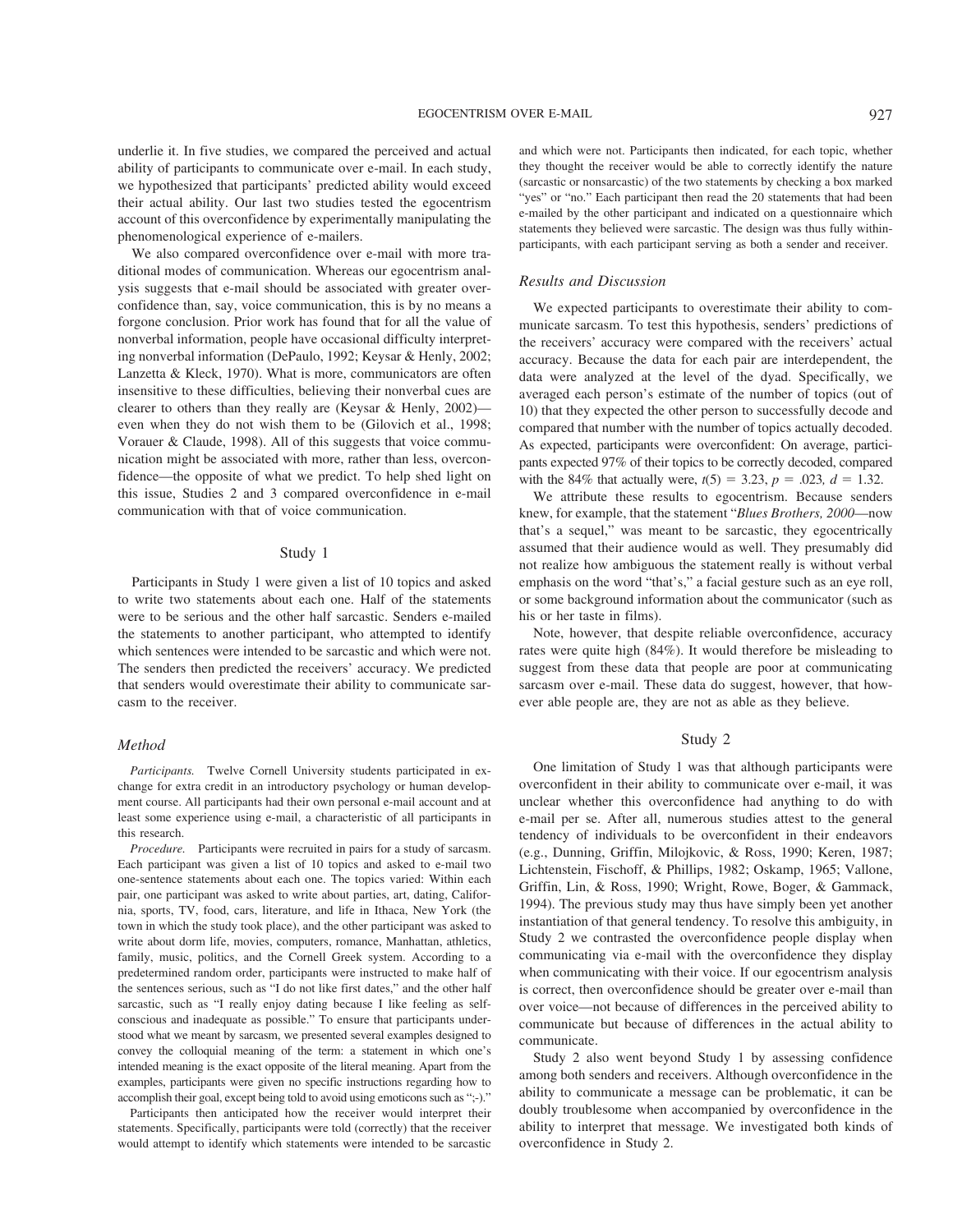#### *Method*

*Participants.* Sixty Cornell University students participated in exchange for extra credit in an introductory psychology or human development course.

*Procedure.* Participants completed the experiment in pairs. On arrival to the lab, each member of the pair was escorted to a private room and given a questionnaire. The questionnaire explained that the study concerned how people detect and communicate sarcasm, and that the first part of the experiment involved selecting a series of statements that the other person in the experiment would later be asked to identify as either sarcastic or serious. Participants were next given a list of 20 statements about a number of topics, such as food, Greek life, and Ithaca weather. Half were identified (correctly) as being intended by the original author of the statement to be sarcastic and the other half nonsarcastic. Participants within each pair received a different list so that they would not be sending each other the same statements.

Participants then selected 10 of the statements to communicate to the other person in the experiment. They were told to select the statements that they believed would be easiest for the other person to identify as sarcastic or serious. The number of serious versus sarcastic statements varied randomly across participants, with a mean of five statements per category per participant. Up to this point in the experiment, no mention was made of exactly how the statements would be transmitted to the other participant (i.e., via e-mail, voice, or smoke signal) to ensure that participants in the e-mail and voice conditions did not select systematically different statements.

Meanwhile, the experimenter randomly assigned one member of the dyad to the e-mail condition and the other member to the voice condition. Participants in the e-mail condition were escorted to a computer and asked to type each statement they had selected into the computer exactly as written. Participants in the voice condition, in contrast, were escorted to a tape recorder and asked to read each statement into the tape recorder exactly as written. Both participants were told that the other participant would later attempt to identify the nature (sarcastic or serious) of each statement.

Once they had finished recording their statements, participants predicted how many statements the other participant would be able to decode correctly. Specifically, participants checked a box marked "yes" or "no" for each statement to indicate whether they thought the other person in the experiment would be able to correctly identify the true nature (sarcastic or nonsarcastic) of the statement.

Finally, participants listened to (or read) the statements selected by the other participant. Participants then indicated whether they thought each statement was intended to be sarcastic or nonsarcastic as well as whether they thought they had correctly identified the statement (yes or no).<sup>4</sup> All participants were then thanked, debriefed, and dismissed.

## *Results and Discussion*

Study 2 was a 2 (condition: e-mail vs. voice)  $\times$  2 (accuracy: anticipated vs. actual) fully within-group factorial, with the dyad as the level of analysis. Because participants communicated different numbers of sarcastic statements, perceived and actual accuracy were converted to a percentage. Responses from one group were over 3 *SD*s away from the mean on several dependent variables and were excluded from the analysis, yielding a final sample size of 29 dyads.

Not surprisingly, participants in the voice condition communicated more effectively than those in the e-mail condition. As shown in Figure 1, participants who listened to the statements decoded nearly three-quarters of them, compared with an accuracy rate indistinguishable from chance (50%) among participants who



*Figure 1.* Anticipated and actual ability to communicate by condition (Study 2).

read them on e-mail. But more important, Figure 1 also shows that e-mailers failed to anticipate this difference. Although participants' actual ability to communicate sarcasm varied considerably depending on whether they used e-mail or their voice,  $t(28)$  = 2.53,  $p = .017$ ,  $d = 0.47$ , their *confidence* in their ability did not  $(t < 1)$ . This between-condition difference in overconfidence was confirmed by a 2 (e-mail vs. voice)  $\times$  2 (predicted vs. actual) fully within-group analysis of variance (ANOVA), which yielded only the predicted interaction,  $F(1, 28) = 5.20, p = .030, \eta^2 = 0.16$ . Participants were overconfident when they communicated over e-mail,  $t(28) = 3.40$ ,  $p = .002$ ,  $d = .61$ , but not when they communicated over voice,  $t < 1$ .

An interesting finding was that an analogous pattern of overconfidence emerged among participants' ability to *detect* sarcasm. Recall that after participants attempted to identify the nature (sarcastic or serious) of each statement, they also indicated whether they thought they had been successful. Although participants in the e-mail condition were less able than those in the voice condition to decode sarcasm, they were no less confident ( $Ms = 89\% \& 91\%$ , respectively),  $t < 1$ . A 2  $\times$  2 ANOVA comparing receivers' perceived and actual ability to detect sarcasm over e-mail and voice revealed that overall, participants were overconfident, *F*(1,  $28$ ) = 33.75, *p* < .001,  $\eta^2$  = 0.55, but this was particularly true for receivers in the e-mail condition,  $F(1, 28) = 3.68$ ,  $p = .065$ ,  $p^2 =$ 0.12. In sum, participants in this experiment were overconfident in their ability to both convey and detect sarcasm over e-mail, but they were considerably less overconfident over voice.

#### Study 3

Taken together, the results of Studies 1 and 2 suggest that people are overconfident in their ability to communicate sarcasm over e-mail. Just as people have difficulty divorcing themselves from

<sup>4</sup> Decision theorists may point out that an answer of "no" to this question is irrational because it implies that the person believes that his or her answer to the question is less than 50% likely to be correct, and if so, the participant should change it (there being only one other possible response). Given the frequency of "no" responses, we suspect that participants interpreted the question differently than decision theorists.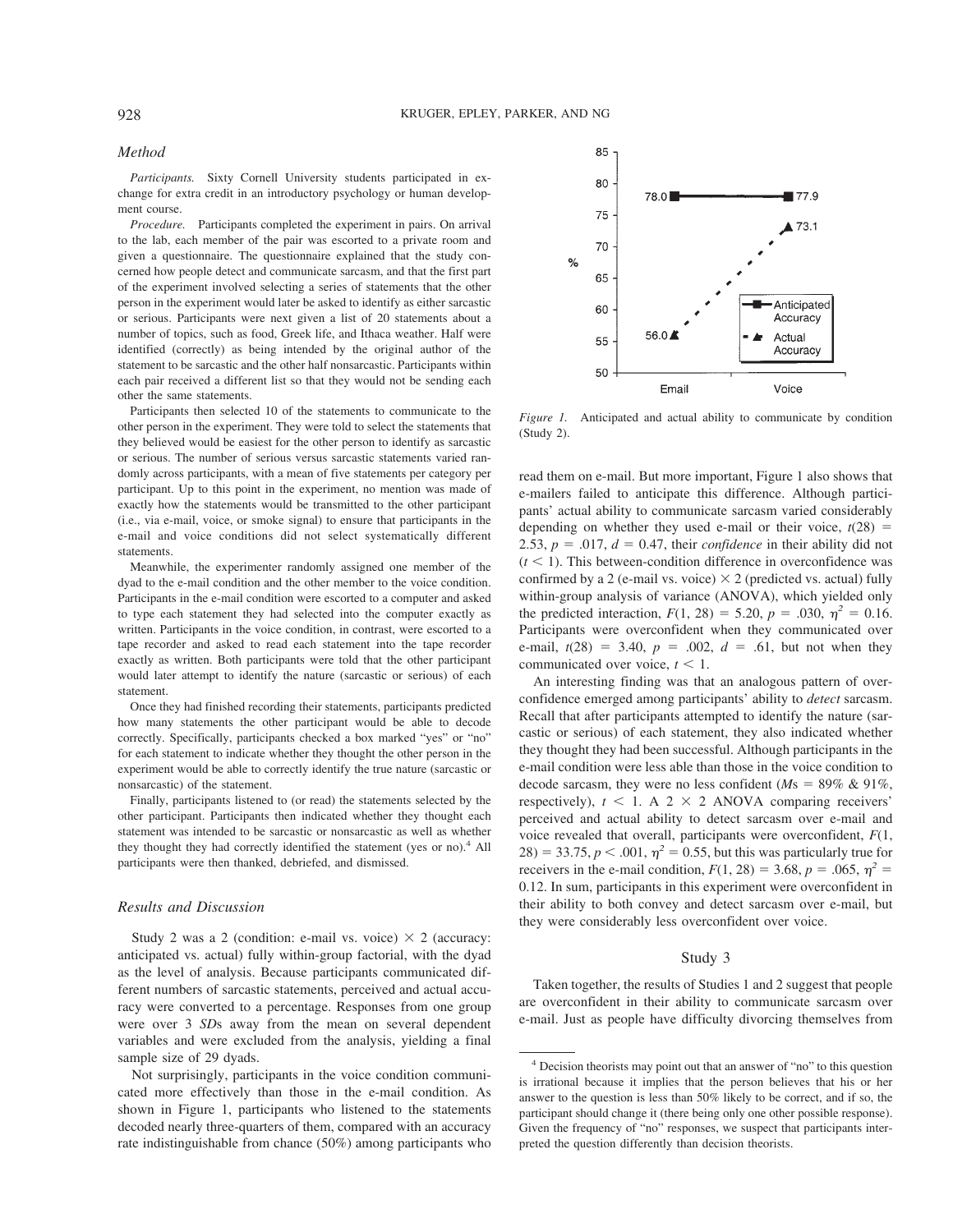the melody that inevitably accompanies the act of tapping a song, so, too, do people who send a sarcastic e-mail have difficulty divorcing themselves from the sarcastic tone that inevitably accompanies the act of typing a sarcastic statement.

There are, however, several limitations of the data presented thus far. First, whereas Studies 1 and 2 focused exclusively on the communication of sarcasm (or the lack thereof), note that the egocentrism analysis we have offered ought to apply to any subtle form of communication that relies on paralinguistic cues. Thus, in Study 3, we expanded our empirical focus to include not only sarcasm and seriousness, but sadness and anger as well.

Second, whereas participants in Studies 1 and 2 were strangers, note that the majority of (nonspam) e-mails in daily life are between acquaintances. This presents a potential threat to external validity. After all, it stands to reason that people are generally better at communicating with people they know than with people they do not, which, all else equal, should be associated with decreased, perhaps even eliminated, overconfidence. To address this possibility, Study 3 compared overconfidence among strangers versus friends. In addition to addressing external validity, note that this comparison also enabled us to examine the more general impact of familiarity on overconfidence in communication.

Finally, whereas participants in the voice condition of Study 2 were unable to see one another, this is hardly characteristic of most voice interactions, which are face-to-face (Panko & Kinney, 1995). As such, a more ecologically valid test of the comparative advantages and disadvantages of e-mail versus voice requires a condition in which participants communicate face-to-face. Study 3 included just such a condition.

In addition to increasing external validity, note that including three levels of media richness allowed us to examine precisely what it is about e-mail that engenders increased overconfidence. Because we observed greater overconfidence in e-mail than in voice-only communication in Study 2, the lack of intonation alone appears sufficient to increase overconfidence, but gesture and facial expression may also play a role (Daft & Lengel, 1986; Daft & Trevino, 1987). By comparing perceived and actual ability to communicate in e-mail, voice-only, and face-to-face communication, we could find out.

#### *Method*

*Participants.* One hundred fifty-four pairs of University of Illinois students participated on a volunteer basis.

*Procedure.* Each pair of participants was recruited door-to-door by one of 77 separate experimenters following a standardized script. Depending on condition, the experimenter was instructed to recruit a pair who identified themselves either as friends or strangers. The experiment took place in one of the participants' residences, which the experimenter verified had Internet access.<sup>5</sup>

Once each member of the pair agreed to participate, the experimenter explained that the study would involve constructing, and then communicating, a series of five statements, each of which would be paired with one of four emotions or tones. Their job, they were told, would be to successfully communicate each specific emotion or tone to the other participant. The medium with which the statements would be communicated, however, varied by condition: Approximately one third of participants were told that they were to e-mail the statements to one another, and the remaining two thirds were told that they were to speak the statements to one another. Within the latter group, half were further told that they would do so either with or without being able to see one another. That is, instead of communicating face-to-face, they would speak with their backs to one another.

Once the pair was told the medium in which they were to communicate, each member was given a list of five topics (music, Illini football, dating, dorm food, and dorm life). Each topic was matched to one of four emotions or tones (sarcasm, seriousness, anger, or sadness). For each topic, the participant's job was to construct a statement that would successfully convey the associated emotion or tone to the other participant when either typed or spoken but without stating the emotion or tone explicitly (e.g., "I am being sarcastic"). Participants also indicated, for each topic, whether they expected the other participant to successfully guess the emotion or tone (on a dichotomous "yes" or "no" scale). Special care was taken to ensure that (a) participants were aware of the communication medium prior to making their predictions (e.g., whether they would be communicating via e-mail, with their voice only, or face-to-face), and that (b) participants understood that the other participant would be picking from a list of the four possible emotions or tones for each topic. As in Study 1, participants in the e-mail condition were restricted from using emoticons.

Next, participants communicated the five statements to one another, one at a time, as instructed (i.e., via e-mail, voice-only, or face-to-face). Specifically, one member of the pair (the sender) spoke or typed all five of his or her statements to the other participant (the receiver), and then the pair switched roles. This was done one sentence at a time, which in the e-mail condition meant that the statements were e-mailed one at a time rather than in a single e-mail. After each statement, the receiver attempted to guess the emotion or tone the sender was attempting to convey (from a list of four) and indicated his or her confidence in that guess by checking a box labeled "yes" or "no." Once this was complete, all participants were then thanked and debriefed.

## *Results and Discussion*

Our primary prediction was that overconfidence would be greater when participants communicated over e-mail than when participants communicated with their voice. To test this prediction, we conducted a 2 (accuracy: anticipated vs. actual)  $\times$  2 (order: Round 1 vs. Round 2)  $\times$  2 (acquaintanceship: stranger vs. friend)  $\times$  3 (medium: e-mail vs. voice-only vs. face-to-face) mixed-model ANOVA with the dyad as the level of analysis. The first two factors in this design were within-participants variables, and the second two were between-participants variables.

This analysis revealed several significant effects. First, we observed a significant main effect for communication medium, *F*(1,  $148$ ) = 3.67, *p* = .028,  $\eta^2$  = .05, indicating that on average, both predicted and actual accuracy for both friends and strangers were higher in the voice conditions than in the e-mail conditions. We also observed a main effect for order,  $F(1, 148) = 11.67$ ,  $p = .001$ ,  $\eta^2$  = .07, indicating that on average, predicted and actual accuracy for both friends and strangers were higher during the second round of communication than the first. We also observed an unexpected Accuracy  $\times$  Order  $\times$  Acquaintanceship interaction,  $F(1, 48) =$ 4.17,  $p = .043$ ,  $\eta^2 = .03$ . On average, overconfidence tended to decrease from Round 1 to Round 2 for strangers but tended to increase for friends.

No other main effects or interactions were significant, except for the following two exceptions. First, we observed the predicted main effect for accuracy: Participants predicted that they would successfully communicate more emotions or tones  $(M = 88.8\%)$ 

<sup>5</sup> We included this prerequisite regardless of condition in order to minimize sampling bias.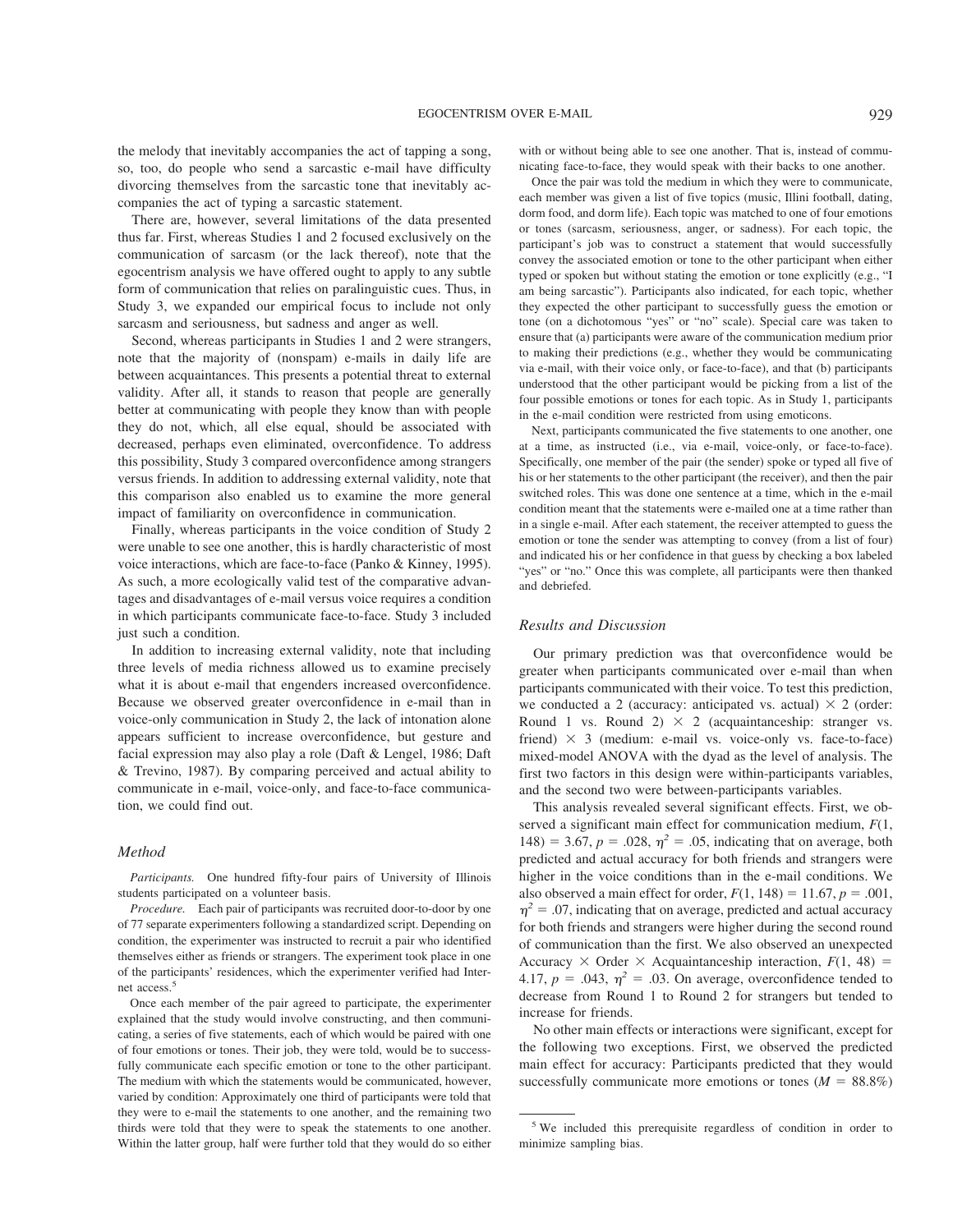than they actually did ( $M = 70.4\%$ ),  $F(1, 148) = 118.26, p < .001$ ,  $\eta^2$  = .44. Second, and more important, we observed a significant Accuracy  $\times$  Medium interaction. As Figure 2 shows, participants were more overconfident when they communicated over e-mail than when they communicated with their voice,  $F(2, 148) = 3.31$ ,  $p = .039$ ,  $\eta^2 = 0.04$ . As in Study 2, participants' ability to communicate varied considerably depending on whether they used e-mail or their voice,  $F(2, 151) = 4.68$ ,  $p = .011$ ,  $\eta^2 = 0.06$ , but their confidence in their ability did not,  $F \leq 1$ , *ns*.

An interesting result was that familiarity also had no influence on the results,  $Fs < 1$ , *ns*. This null effect is important for two reasons. First, it suggests increased familiarity does not necessarily translate into increased communication accuracy, contrary to what one might expect. Second, and perhaps more important, it makes it clear that the overconfidence observed in Studies 1 and 2 did not emerge simply because participants were strangers rather than friends.

There was also no difference in either predicted or actual communication accuracy between the face-to-face and voice-only conditions,  $Fs < 1$ , *ns*. These data, together with the data presented in Study 2, suggest that the increased overconfidence in e-mail is due to the lack of intonation and vocalization rather than the lack of gesture and expression. That said, this null result is not without alternative interpretations. For instance, whereas participants in Studies 1 and 2 predicted their accuracy *after* communicating over their assigned medium, participants in Study 3 did so *before* communicating. Although all participants in Study 3 were well aware of the medium in which they were about to communicate their message, and although the results of Study 3 perfectly dovetail with the results of Studies 1 and 2, it could be argued that collecting predicted accuracy before direct experience with the communication medium diminishes the latter's impact on the former. This methodological feature was necessary in Study 3 to avoid introducing a procedural confound, as only participants in the face-to-face condition would have had access to a listener's nonverbal response to their communication when predicting their communication accuracy. Nevertheless, future research that effectively counterbalances predicted accuracy and actual communication is necessary to draw definitive conclusions about differences in overconfidence between voice and face-to-face interactions.



*Figure 2.* Anticipated and actual ability to communicate by condition (Study 3).

Our final set of analyses focused on overconfidence in participants' ability to comprehend subtleties in communication. Recall that participants in Study 2 were not only overconfident in their ability to convey sarcastic messages, but were also overconfident in their ability to detect sarcastic messages. Study 3 showed a similar pattern. Overall, participants believed that they understood more emotions and tones ( $M = 89.4\%$ ) than they in fact did ( $M =$ 70.4%),  $F(1, 148) = 114.07$ ,  $p < .001$ ,  $\eta^2 = 0.44$ . This effect was bigger, however, in the e-mail condition ( $M_{\text{predicted}} = 89.3\%$  vs.  $M_{\text{actual}}$  = 62.8%) than in either the face-to-face ( $M_{\text{predicted}}$  = 89.4% vs.  $M_{\text{actual}} = 73.9\%$ ) or voice-only ( $M_{\text{predicted}} = 89.4\%$  vs.  $M_{\text{actual}} = 73.3\%$ ) conditions,  $F(2, 148) = 3.66$ ,  $p = .028$ ,  $p^2 =$ 0.05. Here, too, this effect was uninfluenced by acquaintanceship: Participants were just as overconfident when communicating with a stranger as when they were communicating with a friend,  $F \leq 1$ , *ns*.

#### Study 4

Why do people overestimate their ability to communicate over e-mail? Our thesis is that people are biased by their own phenomenology when trying to imagine the perspective of someone else. Because people know when they are trying to be sarcastic, for instance, they egocentrically assume that their audience will know as well.

Study 4 was the first of two studies designed to test this egocentrism explanation directly. Participants communicated sarcasm to one another in a manner similar to Study 2, with one major exception: Before predicting whether the other participant would interpret the statements correctly, participants were asked to read each statement out loud into a tape recorder. Half of the participants were asked to intonate in a manner consistent with the intended meaning (i.e., to read the sarcastic messages sarcastically) and the other half in a manner inconsistent with the intended meaning (i.e., to read the sarcastic messages seriously).

Our reasoning was simple. If people are overconfident in their ability to communicate over e-mail partly because of the difficulty of moving beyond their own perspective, then forcing people to adopt a perspective different from their own ought to reduce this overconfidence. As a result, participants who vocalized the messages in a manner inconsistent with the intended meaning should be less overconfident than those who vocalized the messages in a manner consistent with the intended meaning.

## *Method*

*Participants.* Fifty-four University of Illinois students participated in pairs in exchange for course credit in an introductory psychology course.

*Procedure.* As in Study 2, participants were given one of two lists of 20 statements, half of which were sarcastic and half of which were not. Participants were told to select 10 statements that they felt would be particularly easy for the other participant to identify as either sarcastic or serious and to type each one into a computer for the other participant to read later in the experiment. Up to this point, the procedure mirrored Study 2 except that there was no voice condition (i.e., all participants communicated with one another via e-mail), and participants were asked to select five sarcastic and five serious statements (instead of a varying number as in Study 2).

When they finished typing, participants were asked to record each statement into a tape recorder, ostensibly for "later analysis." Half of the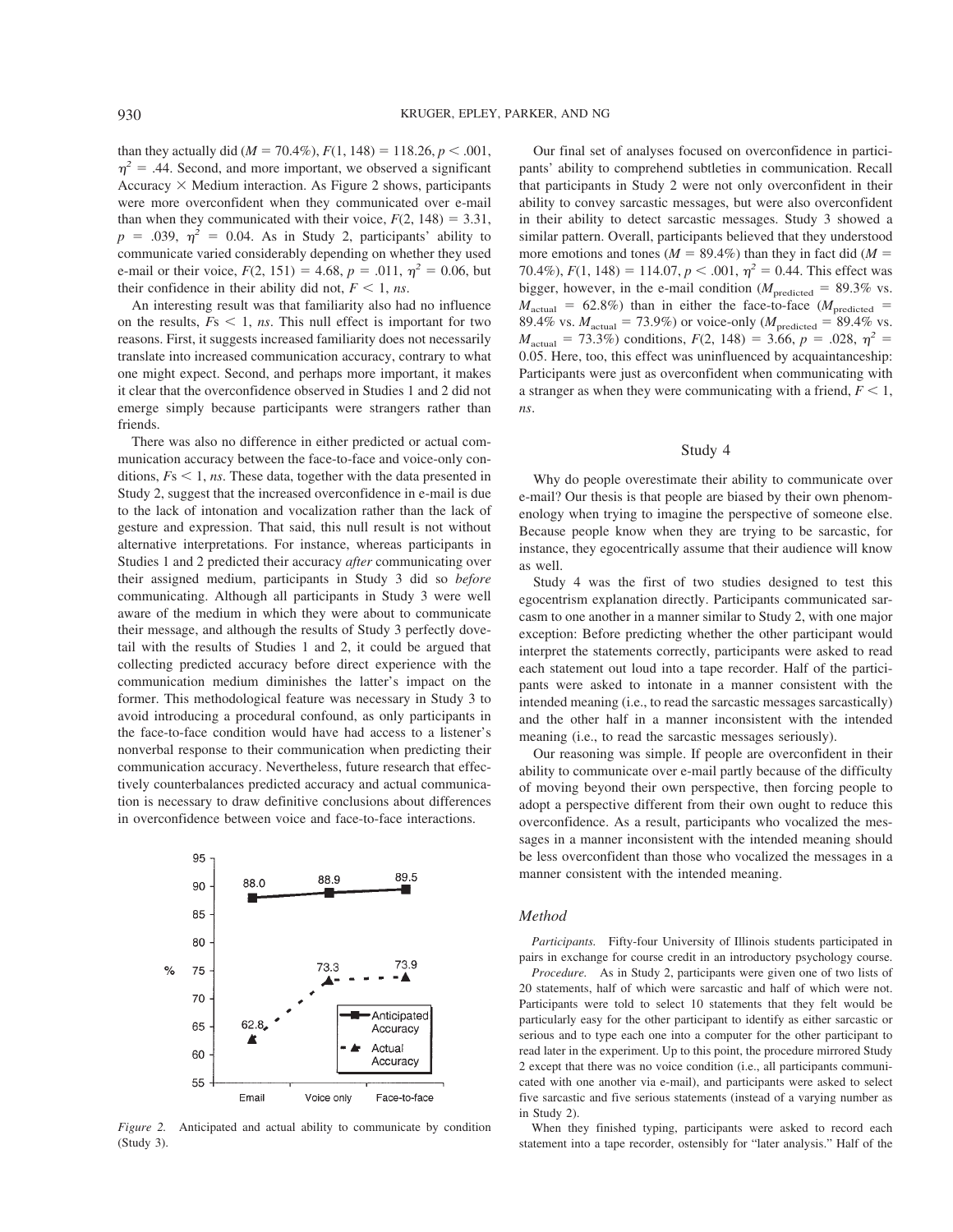participants were asked to vocalize each statement just as intended, that is, to speak in a sarcastic tone when reading the sarcastic statements and in a serious tone when reading the nonsarcastic sentences. The other half of participants were asked to record each statement in the opposite manner, that is, to say the sarcastic statements seriously and the serious statements sarcastically. After recording each sentence, participants in both conditions rated how sarcastic or nonsarcastic the sentence sounded to them on a scale from 1 (*very nonsarcastic*) to 11 (*very sarcastic*) and then predicted whether the other participant in the experiment would be able to correctly identify the statement.

Finally, participants read the statements that had been e-mailed by the other participant in the experiment. As in Study 2, participants indicated whether they thought the statement was intended to be sarcastic or nonsarcastic as well as whether they thought they had guessed correctly or not. All participants were then thanked, debriefed, and dismissed.

### *Results and Discussion*

Our primary prediction was that asking participants to read their messages aloud in a manner inconsistent with their intended meaning would change their phenomenological experience of the stimuli—that is, the sarcastic statements would no longer "sound" quite so sarcastic, nor the serious statements quite so serious—and as a consequence, would reduce overconfidence. Consistent with the first part of this prediction, participants in the oppositephenomenology condition indicated that the sarcastic statements sounded less sarcastic  $(M = 4.31)$  than those in the samephenomenology condition ( $M = 7.79$ ),  $t(26) = 7.78$ ,  $p < .001$ ,  $d =$ 1.50. Similarly, the serious statements sounded less serious to participants in the opposite-phenomenology condition ( $M = 7.04$ ) than they did to participants in the same-phenomenology condition  $(M = 3.27)$ ,  $t(26) = 8.77$ ,  $p < .001$ ,  $d = 1.69$ . Because participants were assigned to conditions after selecting their statements, these differences suggest that the manipulation was successful in changing senders' own subjective interpretation of the stimuli.

To investigate whether these differences influenced overconfidence, predicted and actual communication were compared in a 2 (phenomenology: same vs. opposite)  $\times$  2 (accuracy: anticipated vs. actual) fully within-group ANOVA, with accuracy operationalized as the percentage of statements correctly identified as either sarcastic or nonsarcastic.<sup>6</sup> This analysis revealed two interesting effects. First, there was a main effect of accuracy: As in the previous three studies, anticipated accuracy  $(M = 72.3\%)$  exceeded actual accuracy ( $M = 62.8\%$ ),  $F(1, 26) = 6.13$ ,  $p = .020$ ,  $\eta^2$  = 0.19. Second, and more important, this main effect was qualified by a significant interaction,  $F(1, 26) = 8.44$ ,  $p = .007$ ,  $\eta^2$  = 0.25. As shown in Figure 3, the phenomenology manipulation completely erased participants' overconfidence. Whereas participants in the same-phenomenology condition overestimated the number of sentences their partner in the experiment would be able to correctly identify,  $t(26) = 4.89$ ,  $p < .001$ ,  $d = 0.94$ , there was no difference in anticipated and actual communication among participants in the opposite-phenomenology condition,  $t < 1$ .

As in the previous two studies, participants also were overconfident in their ability to detect sarcasm. On average, participants believed they correctly identified 88.2% of the statements, compared with the actual accuracy rate of  $62.8\%$ ,  $F(1, 26) = 59.09$ ,  $p < .001$ ,  $\eta^2 = 0.70$ . This difference was uninfluenced by condition,  $F < 1$ , which is hardly surprising given that we manipulated the sender's phenomenology, not the receiver's.



*Figure 3.* Anticipated and actual ability to communicate by condition (Study 4).

Overall, participants were once again overconfident in their ability to communicate over e-mail. However, this overconfidence was reduced—indeed, eliminated—once participants were forced to adopt a phenomenology that differed from their own. Specifically, asking participants to vocalize their statements in a manner inconsistent with their intended meaning altered their own subjective perceptions of those statements, making the sarcastic statements sounded less sarcastic and the serious statements less serious. As a result, overconfidence disappeared. These findings further implicate egocentrism as a source of overconfidence in e-mail communication.<sup>7</sup>

## Study 5

Studies 1 through 3 demonstrated that people are overconfident in their ability to communicate sarcasm, seriousness, anger, and sadness over e-mail, and Study 4 implicated egocentrism as a probable source of this overconfidence. Study 5 was intended to supplement these results by exploring what may be an even more common variety of miscommunication over e-mail: humor. Informal observation suggests that attempts at humor are often less

<sup>6</sup> We included nonsarcastic as well as sarcastic statements in our measures of perceived and actual accuracy because we expected our manipulation to change not only the phenomenological experience of the sarcastic statements, but the phenomenological experience of the nonsarcastic statements as well.

<sup>7</sup> Notice that the videotape manipulation in this experiment is also relatively immune to an alternative interpretation of Study 4 based on experimenter demand. It is possible, after all, that deliberately asking participants to read their statements in a manner different from that originally intended may have led them to infer that the purpose of the manipulation was to reduce overconfidence and to change their responses in an effort to be consistent with this hypothesis. Although this and other demand-related interpretations are perhaps unlikely given that we found evidence for our proposed mediating variable (i.e., the phenomenological experience of the stimuli covaried by condition), Study 5 diminishes this concern even further because the videotape manipulation is a much more subtle manipulation of participants' phenomenology and presumably contains no experimental demand.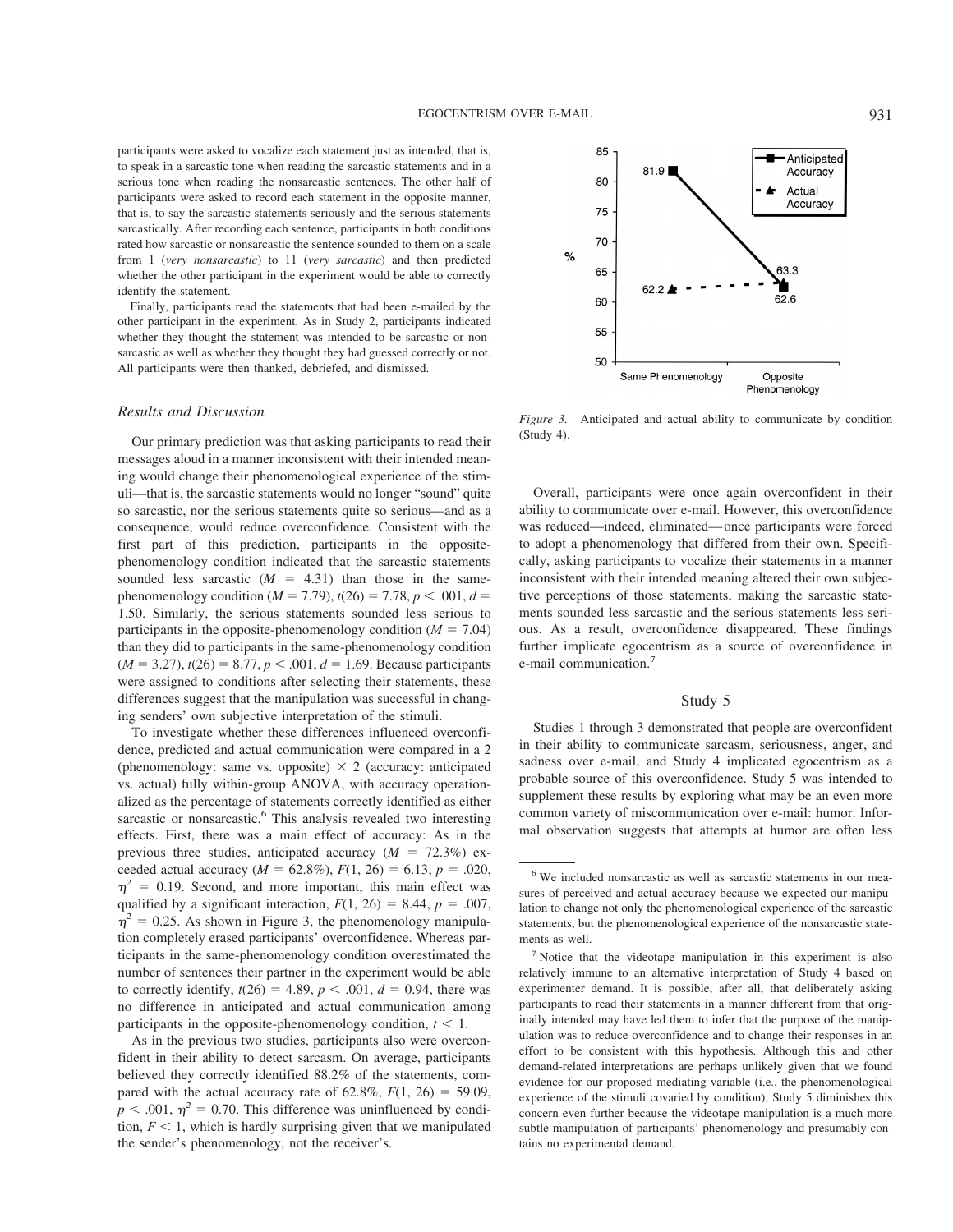successful over e-mail than one would think. A "funny" joke, "amusing" anecdote, or "hilarious" tale often does not pack the intended punch over e-mail, likely for many of the same reasons attempts to convey emotions and tones over e-mail can fail us. Without the verbal channel, nuances of expression, timing, and emphasis are lost, and our electronic attempts at humor can fall flat.

The present experiment was designed to test this hypothesis as well as to provide converging evidence for the egocentrism account of e-mail overconfidence. Participants e-mailed a series of humorous "deep thoughts" by Jack Handey (a pseudonym of comedian Al Franken) to another study participant. These included observations such as the following:

I guess of all my uncles, I liked Uncle Caveman the best. We called him Uncle Caveman because he lived in cave, and because sometimes he'd eat one of us. Later on we found out he was a bear. (Handey, 1992)

Half of the participants simply read the jokes and then e-mailed them, whereas the other half first watched a videotape of the jokes being read on the TV show *Saturday Night Live* (*SNL*). As *SNL* fans know, part of what makes these jokes funny (and all jokes, for that matter) is not merely the observations themselves, but the nuances of timing and delivery. Thus, we expected participants in the videotape condition to find the observations funnier than would participants in the control condition. But more than that, we expected this difference to translate into participants' predictions of how the jokes would be perceived by the other person in the experiment. Although the actual content of the e-mail would be constant across conditions, we expected that participants would have a hard time distinguishing their subjective experience of the joke from its objective properties available to the person at the other end of the computer. As a result, participants in the videotape condition should expect their e-mail recipient to find the "deep thoughts" funnier than should participants in the control condition. Thus, whereas Study 4 sought to decrease the rift between perception and reality, the present study sought to increase it.

#### *Method*

*Participants.* Fifty-eight University of Illinois students participated in exchange for course credit in an introductory psychology course.

*Procedure.* Participants in the first phase of the experiment  $(n = 29)$ were recruited in groups of 4 to 5. On arrival to the lab, participants were told that the experiment concerned everyday communication and, in particular, how people communicate humor. They were then given a list of 10 "Deep Thoughts by Jack Handey."

Next, participants selected the five "deep thoughts" that they thought were the funniest, which they were told (correctly) would be e-mailed to another participant later in the experiment. Participants in the videotape condition  $(n = 19)$  next watched a video compilation of all the "deep thoughts" as being performed on *SNL*, whereas participants in the control condition  $(n = 20)$  did not. All participants then rated how funny they thought each "deep thought" was as well as how funny they thought the person on the other end of the e-mail would think it was. Each rating was made on a separate 1 (*not at all funny*) to 11 (*very funny*) scale. The order in which participants provided their own humor rating and their anticipated humor rating was counterbalanced.

In the second phase of the experiment, each participant's selections were e-mailed to a yoked participant  $(n = 29)$  who was told to simply read and rate the humor of the five "deep thoughts" using the same scale as above.

#### *Results*

The order in which Phase 1 participants made their ratings did not influence the results and is not discussed further.

Our primary predictions were that participants in the *SNL* condition would find the "deep thoughts" more humorous than those in the control condition, and that this difference would translate into participants' predictions about how the jokes would be evaluated by the person at the other end of the computer. As shown in Figure 4, our predictions were confirmed. Participants in the videotape condition thought that the "deep thoughts" were funnier than did participants in the control condition,  $t(27) = 7.82$ ,  $p =$ .009,  $d = 0.98$ , and the same was true of participants' predictions of the recipients' evaluation of the jokes,  $t(27) = 7.97$ ,  $p = .009$ ,  $d = 0.99$ . Also as shown in Figure 4, this was true despite equivalent actual audience humor ratings in the two conditions,  $t <$ 1. As a result, participants overestimated how funny their e-mail recipient would find the jokes,  $F(1, 27) = 19.55$ ,  $p < .001$ ,  $p^2 =$ 0.42. However, a 2 (condition: videotape vs. control)  $\times$  2 (audience humor rating: anticipated vs. actual) ANOVA revealed a significant interaction,  $F(1, 27) = 3.58$ ,  $p = .069$ ,  $\eta^2 = 0.12$ , indicating that this was especially true among participants in the videotape condition.

#### *Discussion*

These findings further implicate the role of egocentrism in e-mail (mis)communication. As in Study 4, participants' assessments of the stimuli available to their e-mail recipient were influenced by their own phenomenological experience of the stimuli. As a result, participants overestimated the extent to which humor would be conveyed, but this was particularly true when participants' own phenomenological experience of the stimuli was especially rich. These results are analogous with those of Vorauer and



*Figure 4.* Own, predicted audience, and actual audience humor ratings by condition (Study 5). Humor ratings were on a scale ranging from 1 (*not at all funny*) to 11 (*very funny*).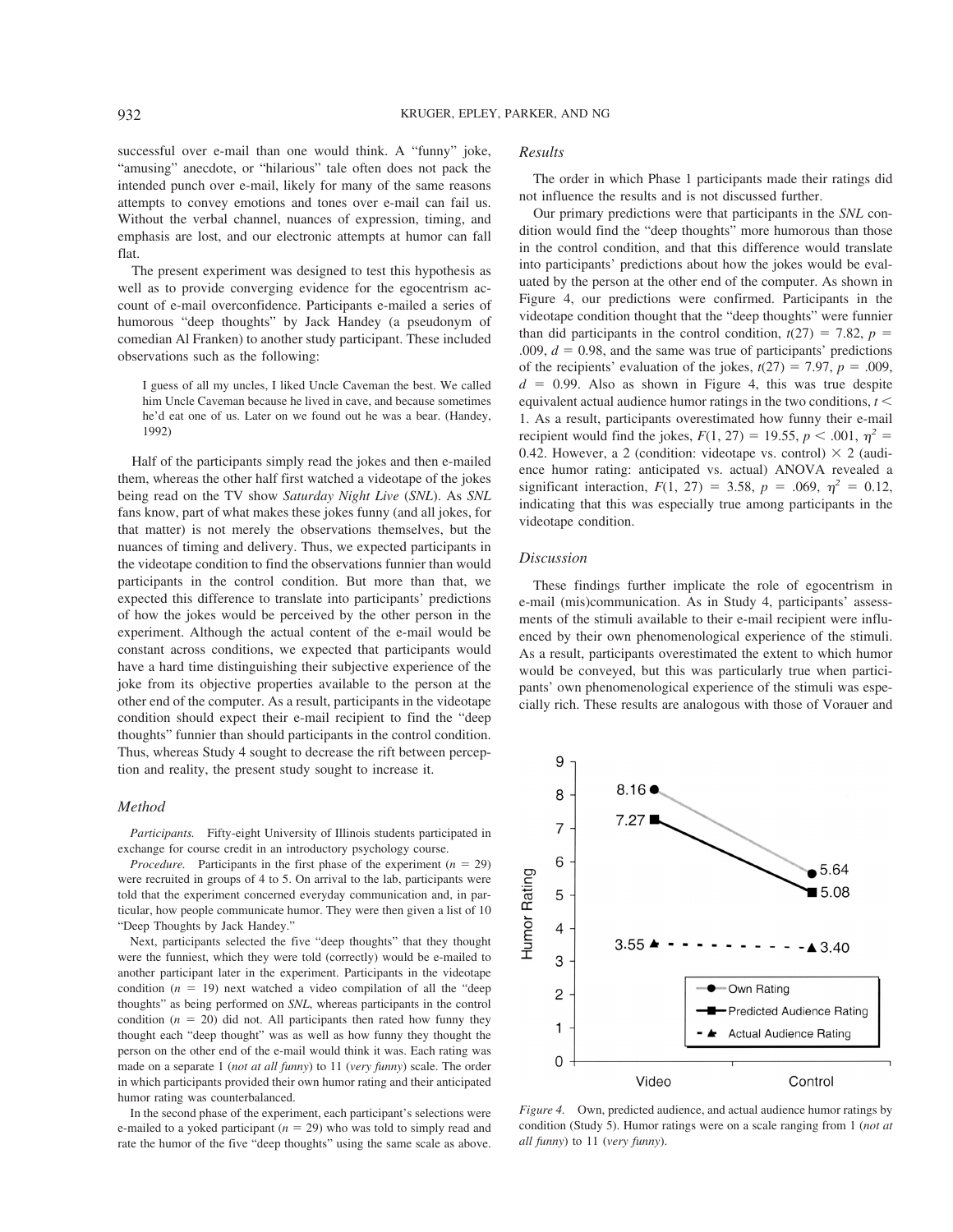Ross (1999), who found that people overestimated the extent to which their personality traits were transparent to an interaction partner, especially when self-knowledge was salient to them.

Note, however, that participants were hardly unaware that their audience's perspective would differ from their own. As Figure 4 shows, participants recognized that others might not find the jokes quite as funny as they did (the difference between the dashed and solid-black lines). However, as Figure 4 also shows, this difference was not only underestimated, but was completely insensitive to the actual difference in humor. As can be seen, the difference between e-mailers' own impression of the stimuli and their predictions of the e-mail recipients' impression of stimuli was the same regardless of the extremity of the participants' own perspective. As a result, the greater the difference between e-mailers' own perspective of the stimuli and that of their audience, the greater the miscalibration in e-mailers' predictions.

#### General Discussion

If comprehending human communication consisted merely of translating sentences and syntax into thoughts and ideas, there would be no room for misunderstanding. But it does not, and so there is. People convey meaning not only with what they say, but also with how they say it. Gesture, voice, expression, context—all are important paralinguistic cues that can disambiguate ambiguous messages (Archer & Akert, 1977; Argyle, 1970; DePaulo & Friedman, 1998). Indeed, it is not uncommon for paralinguistic information to more than merely *supplement* linguistic information, but to alter it completely. The sarcastic observation that "Blues Brother, 2000—now that's a sequel" may imply one thing in the presence of paralinguistic cues but quite the opposite in the absence of them.

The research presented here tested the implications of these observations for the rapidly escalating technology of e-mail, a communication medium largely lacking in paralinguistic information. We predicted that because of this limitation subtle forms of communication such as sarcasm and humor, would be difficult to convey. But more than that, we predicted that e-mail communicators would be largely unaware of this limitation. Because participants knew what they intended to communicate, we expected them to assume that their audience would as well.

Five studies confirmed these predictions. In each one, participants overestimated their ability to communicate over e-mail. This was true regardless of whether participants were trying to communicate sarcasm (Studies 1 through 3), humor (Study 5), or some other emotion or tone (Study 4), and regardless of whether participants were free to craft their own communication (Studies 1 and 3) or were constrained by the experimenter (Studies 2, 4, and 5).

Studies 2 through 5 also shed light on one cause of this miscalibration. We reasoned that when people try to anticipate the perspective of their e-mail audience, they focus excessively on their own phenomenology or experience and insufficiently consider the audience's perspective. This implies that the greater the difference between the communicator's own interpretation of the stimuli and the stimuli available to the audience, the greater the miscalibration. Consistent with this account, we found in Studies 2 and 3 that overconfidence was greater when participants communicated over e-mail than by voice, presumably because they failed to consider the extent to which their audience's perspective was different from their own. As shown in Figures 1 and 2, whereas the ability to communicate varied considerably depending on whether participants communicated by e-mail or voice, confidence in that ability did not. To their credit, participants did not assume that their audience would identify *all* of their sarcastic statements and thus seemed to realize that their audience did not share their own "privileged" perspective. But nor did they take adequate account of the gulf between their own perspective and their audience's.

More direct evidence came from Studies 4 and 5, in which manipulations of e-mailers' own phenomenologies produced corresponding changes in their estimates of what they had communicated to their audience, with overconfidence reduced when the e-mailers' phenomenology was brought into line with their audience's (Study 4) and increased when it was made even more discrepant (Study 5). In other words, whereas Studies 2 and 3 held constant the phenomenology of the communicator and manipulated the richness of the stimuli available to the audience, Studies 4 and 5 held constant the stimuli available to the audience and manipulated the phenomenology of the communicator. In each case, however, overconfidence varied as a function of the difference between the e-mailer's impression of the stimuli and the stimuli available to the e-mail recipient: The bigger the rift between the two, the greater the overconfidence.

Along the way, we also found that participants overestimated their ability to interpret e-mail. In Studies 2 through 4, participants overestimated their ability to discern emotions and tones, and Studies 2 and 3 revealed that this was particularly true over e-mail. Although not central to our hypotheses, we cannot help but note that egocentrism likely plays a role here as well. Once a statement is interpreted as, say, sarcastic, it may be difficult to "hear" the statement any other way, leading people to believe they understood their partner's communication better than they actually did (cf. Ross & Ward, 1996).

#### *Caveats*

There are, however, some alternative interpretations of these results that deserve mention. For example, it is possible (albeit unlikely) that participants were simply unfamiliar with e-mail and thus were unaware of its limitations. If so, then the observed overconfidence may have been a function not of egocentrism, but of the novelty of e-mail. Although the background of our participants limits this possibility (most used e-mail regularly, if not obsessively, and all had a personal e-mail account), we suspect that experience with e-mail is an important moderator worth investigating in future research. A reasonable hypothesis is that the more experience people have communicating over e-mail, the less overconfident they are likely to be. Whether overconfidence disappears, however, remains to be seen.

Another possibility is that these results were produced by a misunderstanding of statistical regression. Whenever two variables are imperfectly correlated, extreme values on one variable are associated with less-extreme values on the other. Because communicators' own impressions of the stimuli were likely imperfectly correlated with their audience's, and because participants selected statements that were (to them) particularly funny or sarcastic, they may have failed to recognize that their audience's impressions were likely to be less extreme than their own by chance alone (cf. Kahneman & Tversky, 1973). Note, however,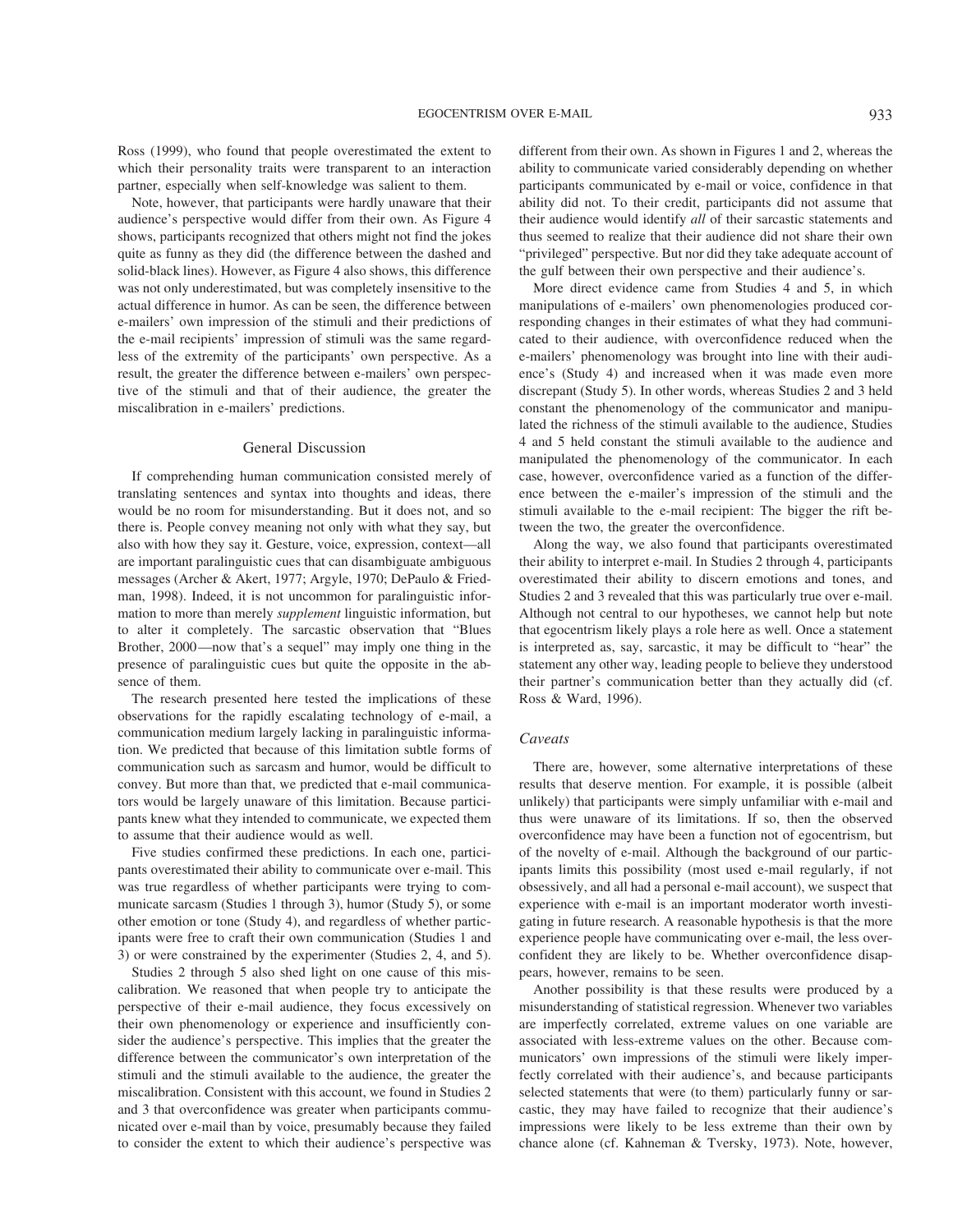that this possibility cannot account for the interactions observed in Studies 2 through 5 and thus cannot account for our overall pattern of results.

It is also possible that there were important differences between the way participants communicated with one another in our studies and the way people communicate with one another in everyday life that may have influenced the results. For instance, the voice conditions in our studies may have differed from everyday voice communication on factors such as time to plan remarks and level of distraction, which may have influenced calibration. As well, note that we explicitly prohibited participants in the e-mail conditions from using emoticons, which is hardly a feature of most e-mail programs. Although this design feature was necessary to maximize internal validity, it does raise questions about external validity. After all, emoticons are specifically designed to reduce the ambiguity of e-mail communication; thus, prohibiting participants from using them may have artificially reduced accuracy and increased overconfidence.

Despite the surface plausibility of this caveat, there are several reasons to doubt it. First, note that although emoticons can help disambiguate messages, many emoticons are themselves ambiguous (does that ";-)" after "I'm really looking forward to seeing you" mean that she is flirting—or kidding?). Second, note that people typically use disambiguating emoticons only when they feel that there is an ambiguity that needs disambiguating, an event that the present research suggests people are likely to underestimate.

Further reason to doubt this alternative comes from a follow-up study. Participants e-mailed a series of statements to one another in a manner similar to that of Study 3. In particular, participants were given a list of 10 topics (e.g., music, politics, dorm life) and for each one were asked to construct a sentence that would effectively communicate a specified emotion or tone (such as sarcasm or anger). They were told (correctly) that each statement would be e-mailed to another participant in the experiment, the latter of whom would then try to guess the intended emotion or tone (from a provided list of 20). We predicted, as in the previous studies, that senders would overestimate the success rate of receivers. Unlike the previous studies, however, we experimentally manipulated whether participants were able to use emoticons. We found that overconfidence did not differ between those who were using emoticons and those who were not. Thus, it does not appear that our results can be attributed to the restriction against the use of emoticons.

Nor can the results be attributed to the lack of acquaintanceship of our participants. We explicitly examined this issue in Study 3 and found that overconfidence was independent of whether participants were acquainted with their communication partner. At first blush, this would seem counterintuitive. After all, it stands to reason that people are generally better at communicating with people they know than with people they do not, which, all else equal, should be associated with decreased, perhaps even eliminated, overestimation of that accuracy. But all, we suspect, is not equal. First, note that even if familiarity was associated with improved communication, it would also be likely to be associated with improved confidence, which might result in increased, rather than decreased, overconfidence (cf. Gill, Swann, & Silvera, 1998; Swann & Gill, 1997; Van Boven et al., 2000). Second, it is not clear that acquaintanceship ought to enhance accuracy to begin

with: Prosody is shared, and it is unclear whether familiarity with one's speaker or addressee would convey much additional benefit. Indeed, in Study 3, we found no evidence of increased communication effectiveness among acquaintances.

## *Implications*

Although our focus has been on e-mail miscalibration, we believe that the overconfidence we have documented here likely characterizes a wide range of rapidly emerging media types. Chat rooms, instant messaging, text-based gaming environments—all have been touted for their superiority to asynchronous text media such as e-mail because of the dynamic nature of the discourse and ability to provide rapid feedback. But because these synchronous media are largely text-based, there likely remains a rift between the subjective stimuli available to the communicator and the objective stimuli available to the audience that communicators may fail to fully appreciate. In fact, we suspect the synchronous and rapid nature of these mediums may actually *increase* the rift between senders and receivers. Compared with synchronous media, asynchronous text media such as e-mail more readily allow for reflection and reconsideration of one's communication before transmission. As we saw in Study 4, such a moment of reconsideration may allow communicators to recognize the ambiguity inherent in their messages and thereby increase communication calibration. Of course, future research is necessary in order to test these hypotheses.

To be sure, we do not mean to suggest that egocentrism in communication is always undesirable. As others have pointed out, using one's own perspective as an indicator of another's is a generally valid, useful heuristic—one whose absence would render effective communication overwhelmingly difficult (Davidson, 1982; Hoch, 1987; Nickerson, 2001). But in a world with as many diverging perspectives as our own, the downside to egocentrism seems quite clear as well. To the extent that successful communication depends on an accurate assessment of one's clarity (Keysar & Henley, 2002), overconfidence of that clarity reduces the quality of communication. Specifically, overestimating the obviousness of one's intentions can lead to insufficient allowances for ambiguities in communication—with occasionally destructive results (Kruger, Gordon, & Kuban, in press).

Consider, for example, the phenomenon known in electronic bulletin boards and e-mail groups as "flaming"; the cascade of openly hostile e-mail that follows a violation of electronic etiquette, or "netiquette" (Sproull, Kiesler, & Zubrow, 1984). Although this phenomenon was originally attributed to the disinhibition and deindividuation afforded by the anonymity of the Internet (Kiesler et al., 1984; Siegel, Dubrovsky, Kiesler, & McGuire, 1986; Sproull & Kiesler, 1991), evidence for this interpretation is at best mixed (Lea, O'Shea, Fung, & Spears, 1992; Lea & Spears, 1991). Instead, we suspect that the phenomenon can be traced, at least in part, to egocentrism. To the extent that people overestimate the obviousness of the fact that they are "just kidding" when they poke fun or criticize, they may unwittingly offend.

#### References

Abrahams, R. D. (1962). Playing the dozens. *Journal of American Folklore, 75,* 209–220.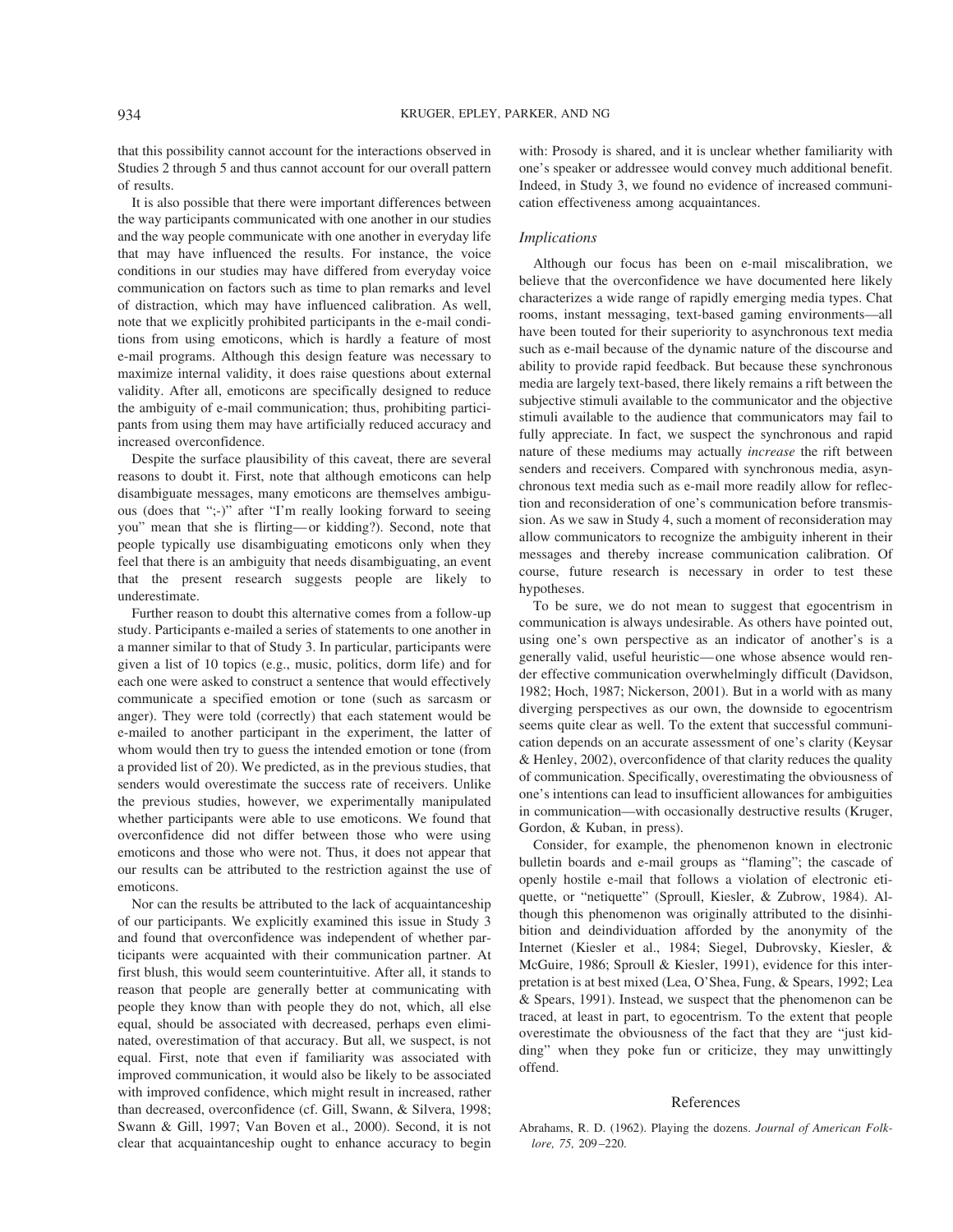- Agnes, M. (Ed.). (1999). *Webster's new world dictionary* (4th ed.). New York: Macmillan.
- Allbritton, D. W., McKoon, G., & Ratcliff, R. (1996). Reliability of prosodic cues for resolving syntactic ambiguity. *Journal of Experimental Psychology, 22,* 714–735.
- Archer, D., & Akert, R. M. (1977). Words and everything else: Verbal and nonverbal cues in social interpretation. *Journal of Personality and Social Psychology, 35,* 443–449.
- Argyle, M. (1970). *Social interaction.* New York: Atherton Press.
- Camerer, C., Loewenstein, G., & Weber, M. (1989). The curse of knowledge in economic settings: An experimental analysis. *Journal of Political Economy, 97,* 1232–1254.
- Clark, H. H. (1996). *Using language.* Cambridge, England: Cambridge University Press.
- Daft, R. L., & Lengel, R. H. (1986). Organizational information requirements, media richness, and structural design. *Management Science, 32,* 554–571.
- Daft, R. L., & Trevino, L. (1987). Message equivocality, media selection, and manager performance. *MIS Quarterly, 11,* 355–366.
- Davidson, D. (1982). Paradoxes of irrationality. In R. Wollheim & J. Hopkins (Eds.), *Philosophical essays on Freud* (pp. 289–305). Cambridge, England: Cambridge University Press.
- de la Sola Pool, I. (1984). *Communication flows: A census in the United States and Japan.* Amsterdam: University of Tokyo Press.
- Dennis, A. R., & Kinney, S. T. (1998). Testing media richness theory in the new media: The effects of cues, feedback, and task equivocality. *Information Systems Research, 9,* 256–274.
- DePaulo, B. M. (1992). Nonverbal behavior and self-presentation. *Psychological Bulletin, 111,* 203–243.
- DePaulo, B. M., & Friedman, H. S. (1998). Nonverbal communication. In D. T. Gilbert, S. T. Fiske, & G. Lindsey (Eds.), *The handbook of social psychology: Vol. 2* (4th ed., pp. 3–40). New York: McGraw-Hill.
- Dimmick, J., Kline, S., & Stafford, L. (2000). The gratification niches of personal e-mail and the telephone: Competition, displacement, and complementarily. *Communication Research, 27,* 227–248.
- Drew, P. (1987). Po-faced receipts of teases. *Linguistics, 25,* 219–253.
- Dunning, D., Griffin, D. W., Milojkovic, J. D., & Ross, L. (1990). The overconfidence effect in social prediction. *Journal of Personality and Social Psychology, 58,* 568–581.
- Epley, N., Keysar, B., Van Boven, L., & Gilovich, T. (2004). Perspective taking as egocentric anchoring and adjustment. *Journal of Personality and Social Psychology, 87,* 327–339.
- Fischhoff, B. (1975). Hindsight  $= \sqrt{ }$  = foresight: The effects of outcome knowledge on judgment under uncertainty. *Journal of Experimental Psychology: Human Perception and Performance, 1,* 288–299.
- Flavell, J. (1977). *Cognitive development.* Englewood Cliffs, NJ: Prentice Hall.
- Fussell, S. R., & Krauss, R. M. (1991). Accuracy and bias in estimates of others' knowledge. *European Journal of Social Psychology, 21,* 445– 454.
- Gatz, L. B., & Hirt, J. B. (2000). Academic and social integration in cyberspace: Students and e-mail. *Review of Higher Education, 23,* 299–318.
- Gill, M. J., Swann, W. B., & Silvera, D. H. (1998). On the genesis of confidence. *Journal of Personality and Social Psychology, 75,* 1101– 1114.
- Gilovich, T., Medvec, V. H., & Savitsky, K. (2000). The spotlight effect in social judgment: An egocentric bias in estimates of the salience of one's own actions and appearance. *Journal of Personality and Social Psychology, 78,* 211–222.
- Gilovich, T., Savitsky, K., & Medvec, V. H. (1998). The illusion of transparency: Biased assessments of others' ability to read one's emotional states. *Journal of Personality and Social Psychology, 75,* 332– 346.
- Goffman, E. (1959). *The presentation of self in everyday life.* Garden City, NY: Doubleday.
- Handey, J. (1992). *Deep thoughts.* New York: Penguin.
- Hebert, B. G., & Vorauer, J. D. (2003). Seeing through the screen: Is evaluative feedback communicated more effectively in face-to-face or computer-mediated exchanges? *Computers in Human Behavior, 19,* 25–38.
- Hoch, S. (1987). Perceived consensus and predictive accuracy: The pros and cons of projection. *Journal of Personality and Social Psychology, 53,* 221–234.
- Inhelder, B., & Piaget, J. (1958). *The growth of logical thinking from childhood to adolescence: An essay on the construction of formal operational structures.* New York: Basic Books.
- Kahneman, D., & Tversky, A. (1973). On the psychology of prediction. *Psychological Review, 80,* 237–251.
- Kelley, C. M., & Jacoby, L. L. (1996). Adult egocentrism: Subjective experience versus analytic bases for judgment. *Journal of Memory and Language, 35,* 157–175.
- Keren, G. (1987). Facing uncertainty in the game of bridge: A calibration study. *Organizational Behavior and Human Decision Processes, 39,* 98–114.
- Keysar, B. (1994). The illusory transparency of intention: Linguistic perspective taking in text. *Cognitive Psychology, 26,* 165–208.
- Keysar, B., Barr, D. J., & Horton, W. S. (1998). The egocentric basis of language use: Insights from a processing approach. *Current Directions in Psychological Science, 7,* 46–50.
- Keysar, B., & Bly, B. (1995). Intuitions of the transparency of idioms: Can one keep a secret by spilling the beans? *Journal of Memory and Language, 34,* 89–109.
- Keysar, B., & Henly, A. S. (2002). Speakers' overestimation of their effectiveness. *Psychological Science, 13,* 207–212.
- Kiesler, S., Siegel, J., & McGuire, T. W. (1984). Social psychological aspects of computer-mediated communication. *American Psychologist, 39,* 1123–1134.
- Krauss, R. M., et al. (1981). Verbal, vocal, and visible factors in judgments of another's affect. *Journal of Personality and Social Psychology, 40,* 312–320.
- Kruger, J., Gordon, C., & Kuban, J. (in press). Intentions in teasing: When "just kidding" just isn't good enough. *Journal of Personality and Social Psychology.*
- Lanzetta, J. T., & Kleck, R. E. (1970). Encoding and decoding of nonverbal affect in humans. *Journal of Personality and Social Psychology, 16,* 12–19.
- Lea, M., O'Shea, T., Fung, P., & Spears, R. (1992). "Flaming" in computer-mediated communication: Observations, explanations, implications. In M. Lea (Ed.), *Contexts of computer-mediated communication* (pp. 89–112). New York: Harvester Wheatsheaf.
- Lea, M., & Spears, R. (1991). Computer-mediated communication, deindividuation and group decision-making. *International Journal of Man-Machine Studies, 34,* 283–301.
- Lichtenstein, S., Fischhoff, B., & Phillips, L. D. (1982). Calibration of probabilities: The state of the art to 1980. In D. Kahneman, P. Slovic, & A. Tversky (Eds.), *Judgment under uncertainty: Heuristics and biases* (pp. 306–334)*.* Cambridge, England: Cambridge University Press.
- Marold, K. A., & Larson, G. (1999). Is the range war over? An investigation into preferences for e-mail and v-mail. *Social Science Computer Review, 17,* 466–471.
- Newton, L. (1990). *Overconfidence in the communication of intent: Heard and unheard melodies.* Unpublished doctoral dissertation, Stanford University, Stanford, CA.
- Nickerson, R. (1999). How we know—and sometimes misjudge—what others know: Imputing one's own knowledge to others. *Psychological Bulletin, 125,* 737–759.
- Nickerson, R. S. (2001). The projective way of knowing: A useful heuristic